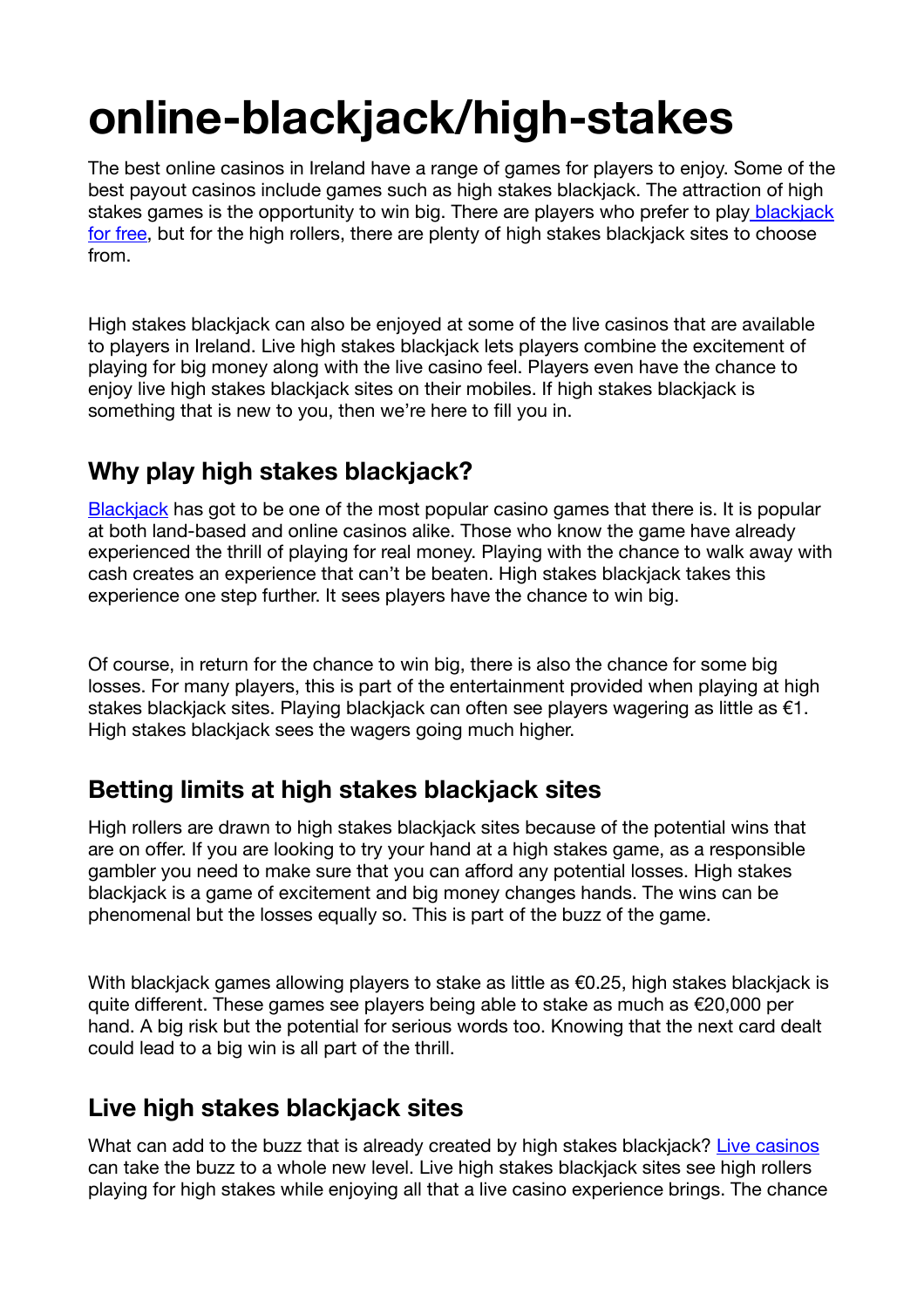to see the cards being drawn live, right in front of your eyes is the ultimate online casino experience.

There is one part of live high stakes blackjack sites that just can't be beaten. The croupiers are what really add to this experience. Providers such as Evolution Gaming are well known for the quality and professionalism of their croupiers and these are what make the experience complete.

## **High stakes blackjack on mobile**

Players in Ireland as used to being able to enjoy their favourite games while at mobile casinos. We are pleased to say that high stakes blackjack is one of the games that can be enjoyed on the go. As well as high stakes games, there are also live high stakes blackjack sites that are mobile-friendly. This means that players can literally take a live casino with them wherever they go.

The developers behind high stakes blackjack develop games knowing that mobile play is a must. There are some online casinos that will allow you to play through a standalone app. Others will need you to play through your mobile browser. Either way, the best high stakes blackjack sites will allow you to enjoy the experience whether you have an iOS or Android device.

## **High stakes blackjack software developers**

There are many providers who have developed online versions of blackjack. When it comes to high stakes blackjack there are three who really stand out. The best in high stakes blackjack are:

## **Playtech**

With variants such as Soireè Blackjack and Unlimited Blackjack, Playtech is well known for producing great versions of high stakes blackiack.

### **Evolution Gaming**

Evolution Gaming is the master of all things live casino. This is no different when it comes to live high stakes blackjack. With numerous VIP games to choose from, this live blackjack experience is second to none.

### **Microgaming**

Using random number generators for their versions of high stakes blackjack, Microgaming produces great games such as European Blackjack Gold and Vegas Strip Blackjack.